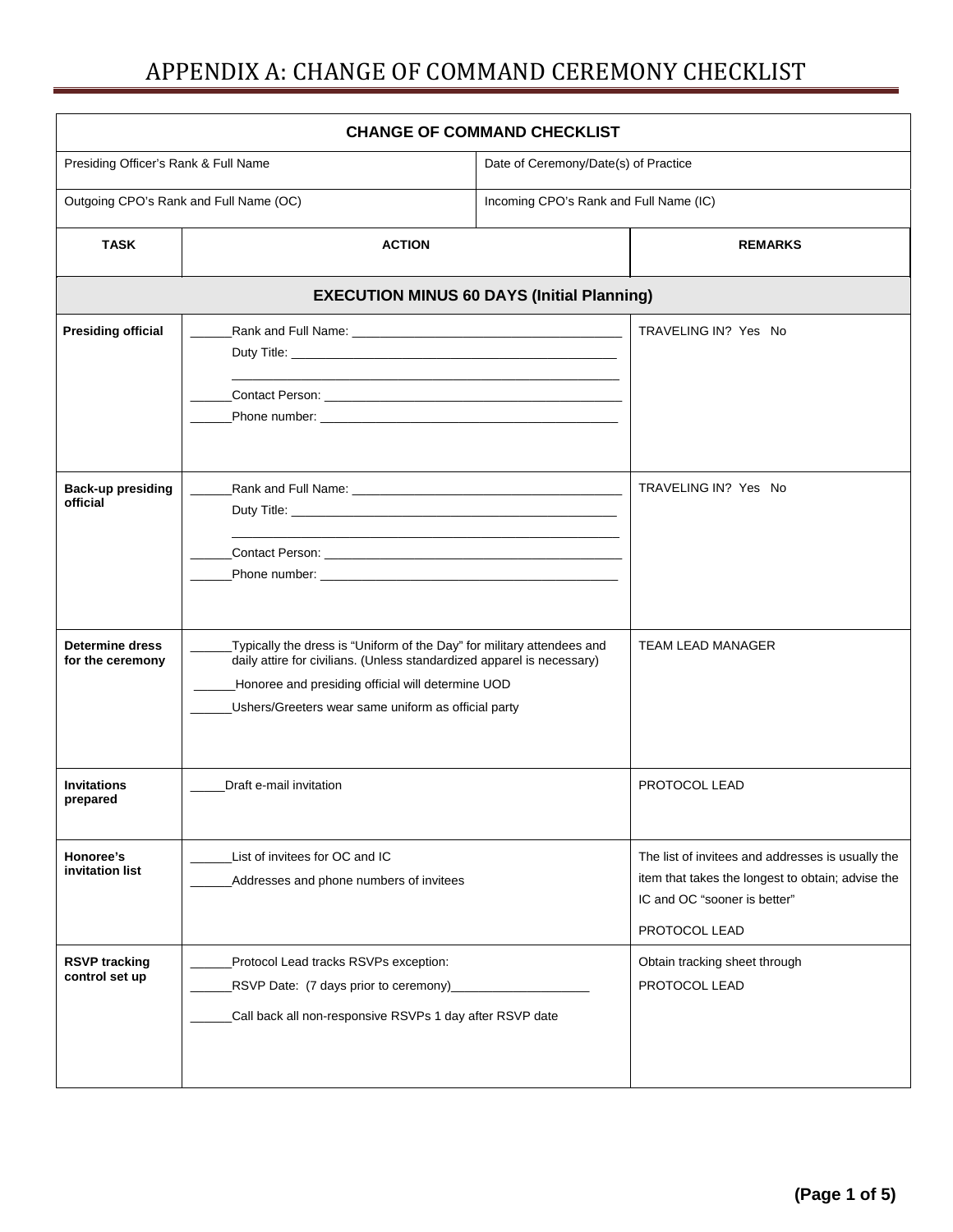| <b>Reserve location</b><br>of ceremony and<br>post-ceremony<br>reception | Ceremony location<br>Post-ceremony reception? Yes No                                                                                               | <b>SERVICES LEAD</b>                                                                                                                                                                                                                      |
|--------------------------------------------------------------------------|----------------------------------------------------------------------------------------------------------------------------------------------------|-------------------------------------------------------------------------------------------------------------------------------------------------------------------------------------------------------------------------------------------|
|                                                                          | <b>EXECUTION MINUS 30 DAYS</b>                                                                                                                     |                                                                                                                                                                                                                                           |
| <b>Prepare script</b>                                                    | CoC Team Lead to create script<br>OC and IC review script<br>Protocol review script                                                                | TEAM LEAD MANAGER & PROTOCOL LEAD                                                                                                                                                                                                         |
| <b>Create and email</b><br><b>CoC</b> Invitations                        | Invitations should be mailed out at least four weeks prior to ceremony<br>date.                                                                    | PROTOCOL LEAD                                                                                                                                                                                                                             |
| <b>Create and email</b><br>CoC flyer                                     | Flyers should be mailed out at least four weeks prior to ceremony<br>date.                                                                         | PROTOCOL LEAD                                                                                                                                                                                                                             |
| <b>Create CoC</b><br>Program                                             | Program reviewed by OC, IC and Protocol<br>Number to be printed:                                                                                   | PROTOCOL LEAD                                                                                                                                                                                                                             |
| <b>Biographies</b>                                                       | Obtain biographies from:<br>Incoming and outgoing CPO<br>$\bullet$<br><b>Presiding Official</b><br>$\bullet$<br><b>Guest Speakers</b><br>$\bullet$ | PROTOCOL LEAD                                                                                                                                                                                                                             |
| Photographer<br>requested                                                | Photographer's info:                                                                                                                               | <b>OPERATIONS LEAD</b>                                                                                                                                                                                                                    |
| Honor guard<br>requested                                                 | Honor Guard support to Post the Colors                                                                                                             | <b>OPERATIONS LEAD</b>                                                                                                                                                                                                                    |
| <b>Flags</b>                                                             | Flags should be secured (USA, HHS, PHS, Flag Officer (if applicable))                                                                              | Be sure flags are same size and are standing<br>straight in the flag holders; spades should be<br>clean of finger prints and smudges and the flat<br>side forward. Ensure flag poles are same size<br>and color<br><b>OPERATIONS LEAD</b> |
| Ceremony<br>invocation and<br>benediction                                |                                                                                                                                                    | <b>OPERATIONS LEAD</b>                                                                                                                                                                                                                    |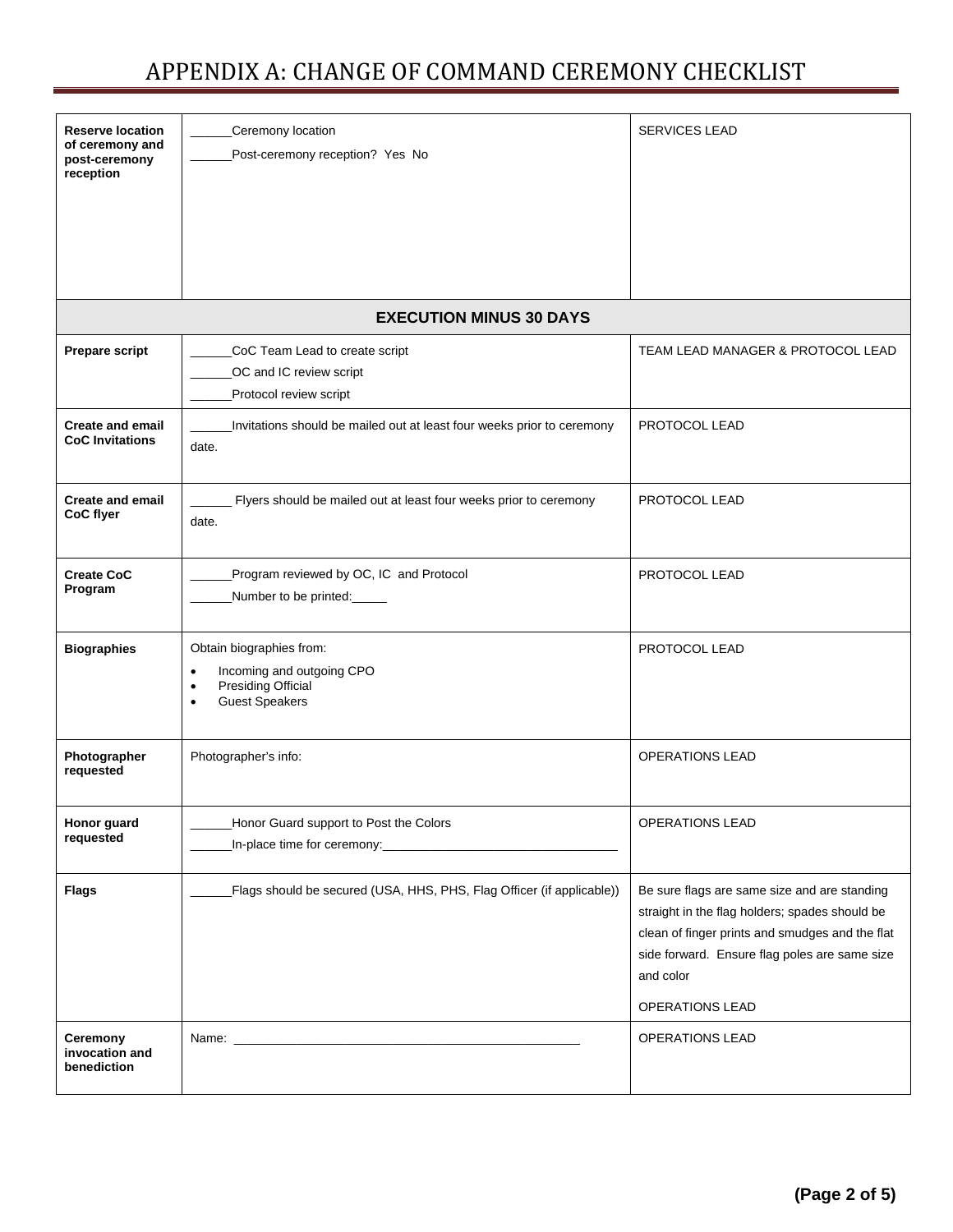| <b>Communication</b><br>support<br>requested                             | Typical setup: Podium with microphone for narrator; wireless<br>microphones for Presiding Official, OC and IC<br>Music: National Anthem and PHS March                                                                                                                               | <b>OPERATIONS LEAD</b>                                                                                                                                  |  |  |
|--------------------------------------------------------------------------|-------------------------------------------------------------------------------------------------------------------------------------------------------------------------------------------------------------------------------------------------------------------------------------|---------------------------------------------------------------------------------------------------------------------------------------------------------|--|--|
|                                                                          | <b>EXECUTION MINUS 21 DAYS</b>                                                                                                                                                                                                                                                      |                                                                                                                                                         |  |  |
| Seating plan                                                             | Provide layout to Protocol                                                                                                                                                                                                                                                          | PROTOCOL LEAD will determine seating<br>precedence                                                                                                      |  |  |
| Reception<br>refreshments                                                | Cater event or provide setup in-house<br>Location: New York Product of the Contract of the Contract of the Contract of the Contract of the Contract of<br>Provide refreshments<br>Tables<br>___Tablecloth(s)<br>_Cups<br>Punch bowl and ladle ____Other:___________________________ | <b>SERVICES LEAD</b>                                                                                                                                    |  |  |
| Greeters and<br>ushers                                                   | Determine location for greeters/ushers<br>Number of greeters needed: _________________                                                                                                                                                                                              | Greeters welcome the guests, ushers seat<br>guests (Other than family & DVs)<br><b>ESCORTS &amp; USHERS LEAD</b>                                        |  |  |
| <b>EXECUTION MINUS 15 DAYS</b>                                           |                                                                                                                                                                                                                                                                                     |                                                                                                                                                         |  |  |
| <b>Escorts for family</b><br>members &<br>distinguished<br>visitors (DV) |                                                                                                                                                                                                                                                                                     | Escorts and Ushers Lead will train volunteers.<br>Assign one escort/usher per family member,<br>DV, or Flag Officer<br><b>ESCORTS &amp; USHERS LEAD</b> |  |  |
| <b>EXECUTION MINUS 7 DAYS</b>                                            |                                                                                                                                                                                                                                                                                     |                                                                                                                                                         |  |  |
| <b>Honoree</b><br>decoration,<br>certificates,<br>letters & gifts        | Decoration (if applicable)                                                                                                                                                                                                                                                          | <b>OPERATIONS LEAD</b>                                                                                                                                  |  |  |
| Spouse flowers,<br>letters & gifts                                       | Spouse flowers (purchased by the IC)                                                                                                                                                                                                                                                | <b>OPERATIONS LEAD</b>                                                                                                                                  |  |  |
| <b>EXECUTION MINUS 2 DAYS</b>                                            |                                                                                                                                                                                                                                                                                     |                                                                                                                                                         |  |  |
| Rehearsal                                                                | Narrator<br>Presiding Official, OC and IC<br>Honor Guard, if applicable (ensure there is enough room for their<br>movement)<br>Music-if using recorded music, play all the way through<br>the honors (if applicable) and national anthem                                            | <b>TEAM LEAD MANAGER</b>                                                                                                                                |  |  |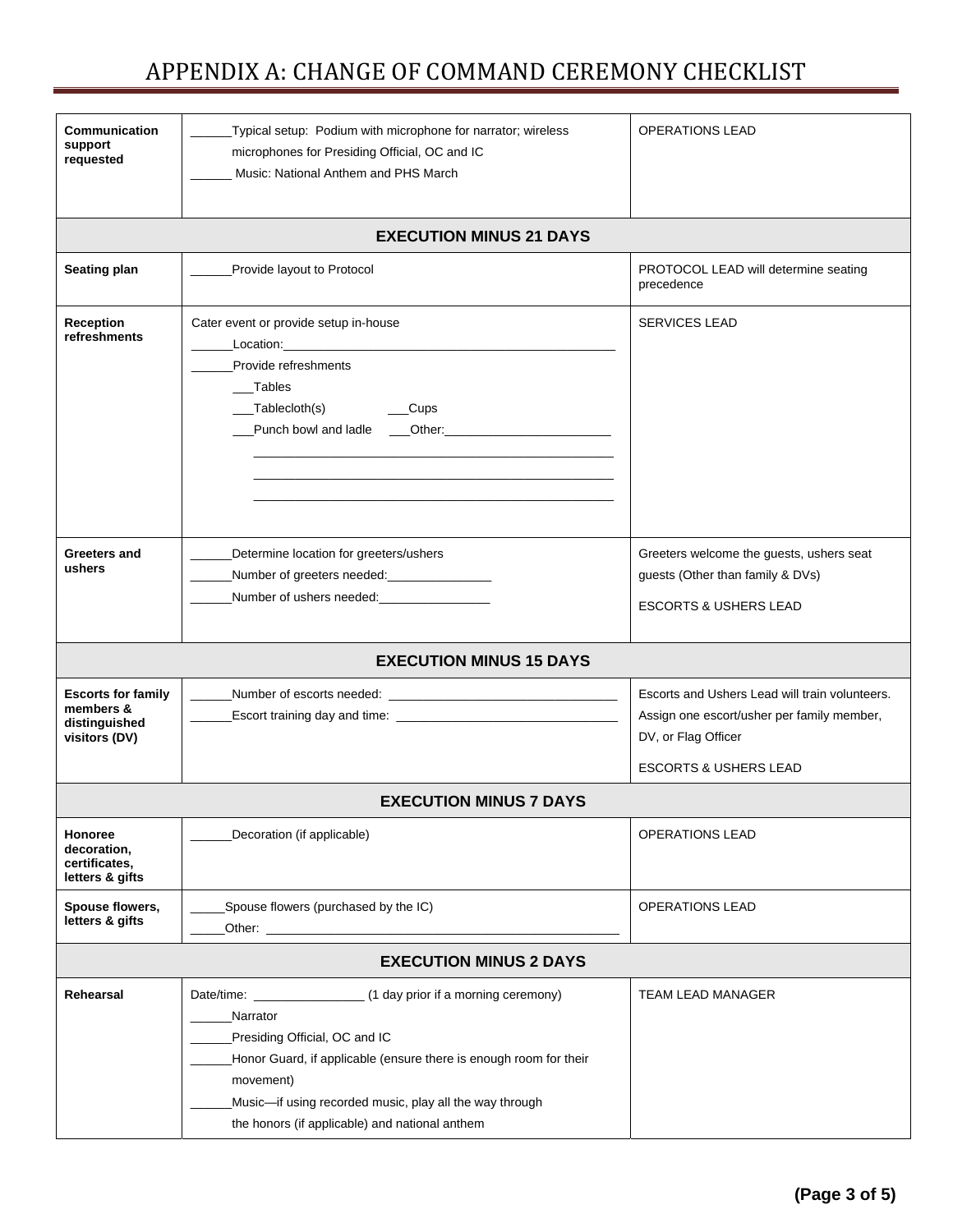| Seating<br>tags/stickers                                           | Seating for presiding officials and spouses<br>Seat tags for DVs and Family                                                                                                                                                        | PROTOCOL LEAD                                                                                                                    |  |  |  |
|--------------------------------------------------------------------|------------------------------------------------------------------------------------------------------------------------------------------------------------------------------------------------------------------------------------|----------------------------------------------------------------------------------------------------------------------------------|--|--|--|
| <b>Facility entry</b><br>arranged for non-<br>qovernment<br>guests | Coordinate with Facility Security Office                                                                                                                                                                                           | PROTOCOL LEAD                                                                                                                    |  |  |  |
|                                                                    | <b>EXECUTION DAY</b>                                                                                                                                                                                                               |                                                                                                                                  |  |  |  |
| Pre-brief to<br>presiding official                                 | Pre-briefing location                                                                                                                                                                                                              | <b>TEAM LEAD MANAGER</b>                                                                                                         |  |  |  |
| <b>Seating</b>                                                     | Seat tags/name cards for DVs and family members<br>Seat person giving the invocation near the podium                                                                                                                               | PROTOCOL LEAD                                                                                                                    |  |  |  |
| Flags set up                                                       | Flags in place 45 minutes before ceremony start<br>All poles the same height<br>Flags approximately the same size<br>Spades are shiny without fingerprints; flat surface facing the audience<br>Flag stands all the same kind      | <b>OPERATIONS LEAD</b>                                                                                                           |  |  |  |
| Communication<br>/photographer                                     | Photographer available<br>Communications in place                                                                                                                                                                                  | <b>OPERATIONS LEAD</b>                                                                                                           |  |  |  |
| <b>Programs</b>                                                    | Placed on chairs of DVs<br>Placed by Greeters and Ushers                                                                                                                                                                           | <b>OPERATIONS LEAD</b>                                                                                                           |  |  |  |
| Flowers and/or<br>gifts                                            | POC for flowers and gifts:<br>Flowers (purchased by the IC)<br>For Spouse<br><b>Other Family</b><br>Gifts<br>For Spouse                                                                                                            | These are the items most forgotten or not<br>delivered on time. Usually given out during IC<br>remarks<br><b>OPERATIONS LEAD</b> |  |  |  |
|                                                                    | <b>Other Family</b>                                                                                                                                                                                                                |                                                                                                                                  |  |  |  |
| <b>Honor Guard and</b><br><b>Choral Ensemble</b>                   | Is Honor Guard and Choral Ensemble present?                                                                                                                                                                                        | <b>OPERATIONS LEAD</b>                                                                                                           |  |  |  |
| Greeters and<br>ushers                                             | _In -place time:<br>Place programs on chairs for distribution (as applicable)                                                                                                                                                      | <b>ESCORTS &amp; USHERS LEAD</b>                                                                                                 |  |  |  |
| <b>Escorts</b>                                                     | Determine if the DV or family members will need handicap access to/<br>from the ceremony site                                                                                                                                      | <b>ESCORTS &amp; USHERS LEAD</b>                                                                                                 |  |  |  |
| <b>Receiving line</b>                                              | Location: think through location-do not create bottlenecks and traffic<br>through refreshments<br>Flow of people should start with Protocol the IC and then the spouse<br>POC for setting up the receiving line after the ceremony | <b>SERVICES LEAD</b>                                                                                                             |  |  |  |
| <b>Reception</b>                                                   |                                                                                                                                                                                                                                    | <b>SERVICES LEAD</b>                                                                                                             |  |  |  |
| <b>AFTER THE CEREMONY</b>                                          |                                                                                                                                                                                                                                    |                                                                                                                                  |  |  |  |
| <b>Flags</b>                                                       | Return flags and flag stands                                                                                                                                                                                                       | <b>OPERATIONS LEAD</b>                                                                                                           |  |  |  |
|                                                                    |                                                                                                                                                                                                                                    |                                                                                                                                  |  |  |  |